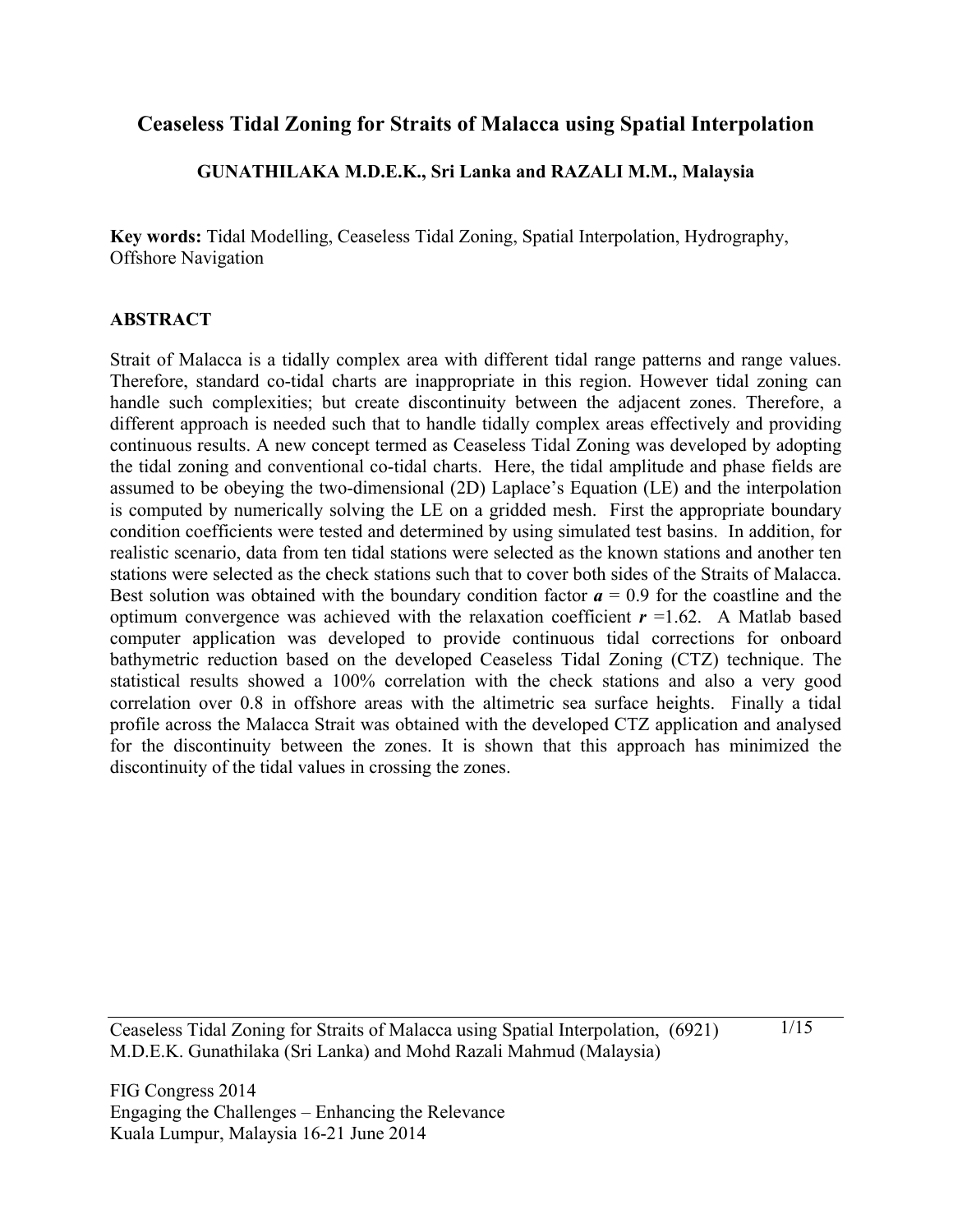# **Ceaseless Tidal Zoning for Straits of Malacca using Spatial Interpolation**

# **GUNATHILAKA M.D.E.K., Sri Lanka and RAZALI M.M., Malaysia**

# **1. INTRODUCTION**

Dynamic nature of the water and air surface adds a great uncertainty to the measurements in hydrography (Ingham & Abbott, 1993). The total water depth measured at a point during the survey is termed as raw sounding. But these raw soundings must be corrected for various effects before utilizing in the final charting. The most obvious effect is the periodic fluctuation of the instantaneous water level with respect to a standard reference level or datum, termed as tides. Tide is mainly generated due to the gravitational influence of the Moon-Sun system. In addition, the value of the actual tide in a location is modified due to the factors like water depth, bottom friction and basin oscillation, etc (Forrester, 1983; Pugh, 1996). The metrological effects and oceanographic effects like water mixing, currents, etc are also effect (Hicks, 2006). This makes the tide, a highly complicated phenomenon. Ever since humans began dealing with the ocean, this was always has being a challenge and drowns their attention. Today, with the increased maritime activities the demand for better understanding, accurate measurements and prediction of tide is on high demand than ever before.

# **2. BACKGROUND**

Over the years, various applications have developed to obtain tides at the unknown locations. Cotidal chart is one of the common products that provide tidal predictions to be computed in offshore (UKHO, 1969; David, 1980; Forrester, 1983). They are more suitable for offshore tidal computation than near-shore. The coverage of co-tidal charts is very few as no enough data available. It is difficult and expensive to establish and maintain tide gauges in offshore. Because of that, the results from the conventional co-tidal charts could not use for accurate applications. To fill up these gaps in offshore tides, some researches used the tides derived from the satellite altimetric mission data (Yanagi *et al*, 1997; Smith *et al*, 2000; Vella and Ses, 2001; Ardalan and Farahani, 2007). But the data is sparse and the number of tidal constituents can resolve is few due to the long repetition cycle (eg. 9.9 days in Jason 2). However, the instantaneous accuracy of the altimetry is within 3 to 4cm (Benada, 1997) and this has improved the accuracy of the existing co-tidal charts.

Ceaseless Tidal Zoning for Straits of Malacca using Spatial Interpolation, (6921) M.D.E.K. Gunathilaka (Sri Lanka) and Mohd Razali Mahmud (Malaysia)

2/15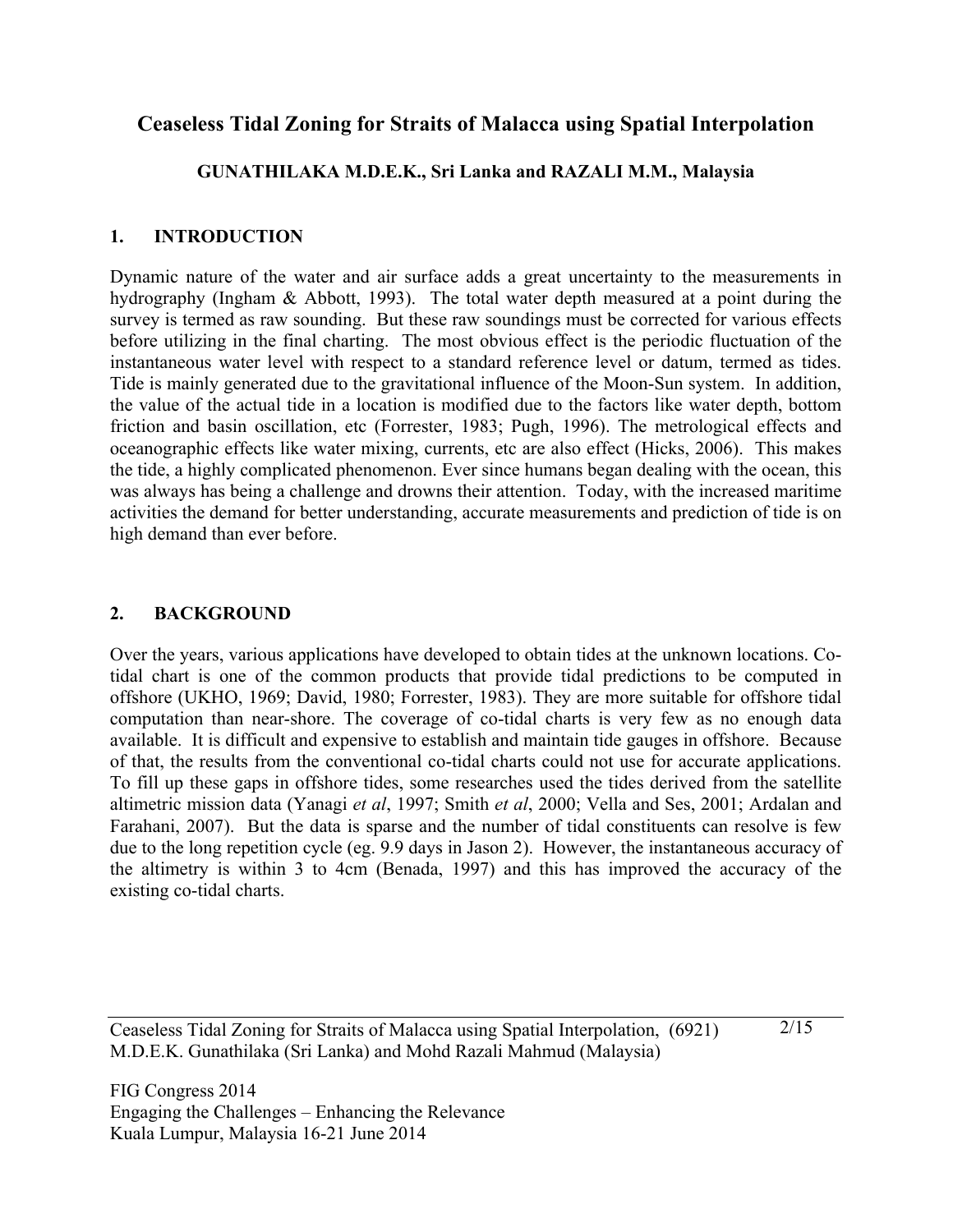#### **2.1 Tidal Zoning**

Another problem in a large area tidal prediction is how to relate the tides to the standard datum. Discrete tidal zoning technique is developed to address this issue (Pawlowski *et al*, 2002). In this case, it is assumed that the water level in a particular zone having a constant magnitude and phase relationship to a measured nearby tide gauge (standard port), hence the datum separation is also spatially interpolated as well as the tidal constituents (Hess and Gill, 2003). However this is also not free of defects. The other greatest problem comes once you are crossing the border, from one zone to the other (Tronvig and Gill, 2001). There is always a discontinuity between zones.

### **2.2 Spatial Interpolation by Numerical Solution of Laplace's Equation**

Here, the tidal field is modelled as a two dimensional (2D) vector field  $T(x,y)$  and expected to behave as 2D Laplace's Equation (LE). In 2D LE, the solution between three data points is considered as a flat plane and this is the simplest way to interpolate between the points. Function T is equal to the values where data is available (equation 02). This is where the tidal stations are located and  $T_i$ 's are the tidal values.

$$
\frac{\partial^2 T}{\partial x^2} + \frac{\partial^2 T}{\partial y^2} = 0
$$

$$
T(x_i, y_i) = T_i \tag{02}
$$

The numerical solution of LE can be determined on a square gridded mesh defined by lattices or distance. The coastline and the location of each observation station must be defined. Once the gridding has being done, the coastline boundary has to be determined by considering cells that contains the coastline. Then, all the water cells were tagged as water cells. The remaining cells are land cells. The most important thing in gridding is the cell size should be appropriate so that it can still retain the important features like narrow straights, etc (Hess & Gill, 2003 & Hess *et al*, 2004).

3/15

Ceaseless Tidal Zoning for Straits of Malacca using Spatial Interpolation, (6921) M.D.E.K. Gunathilaka (Sri Lanka) and Mohd Razali Mahmud (Malaysia)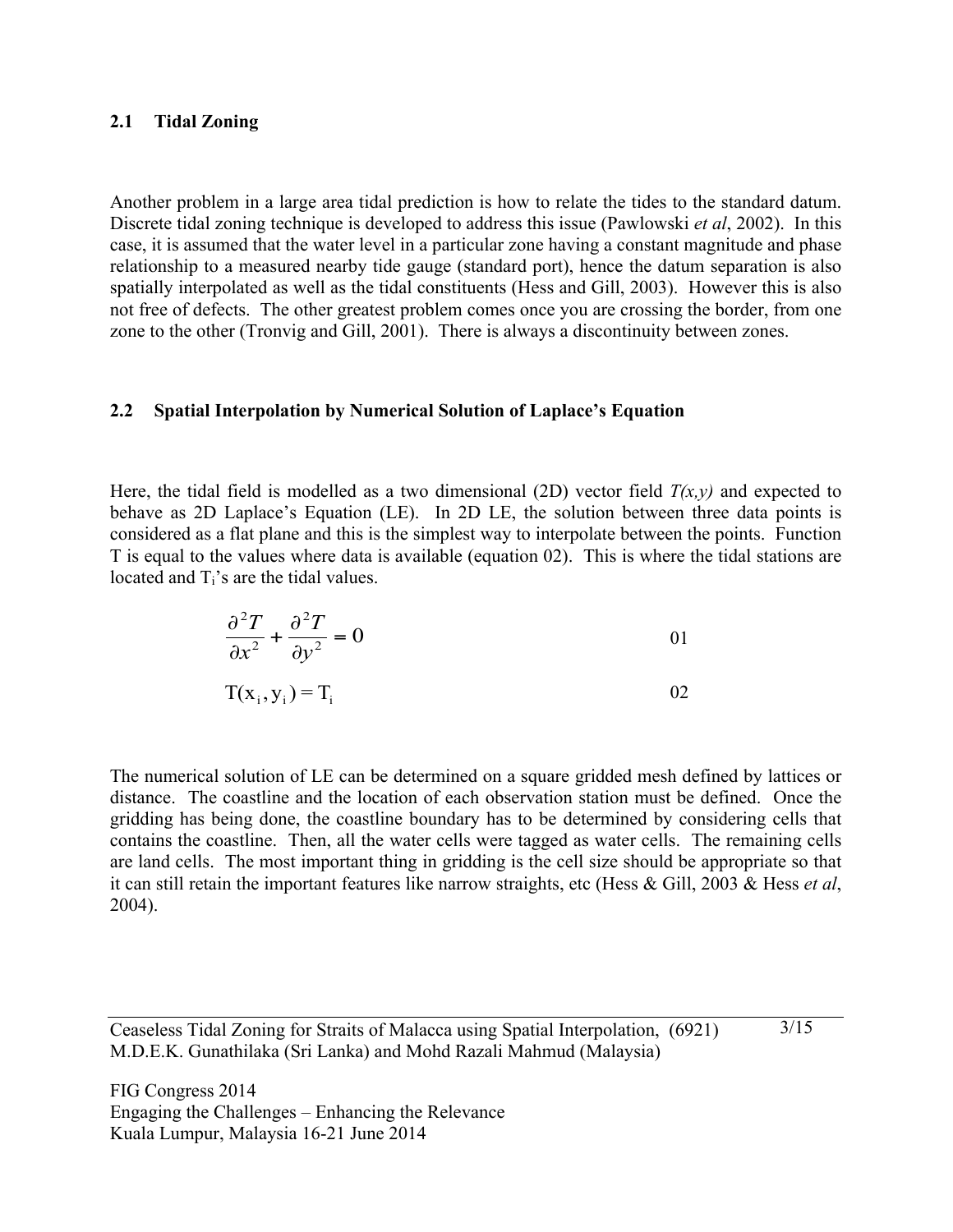#### 2.2.1 Boundary Conditions

The boundary conditions are needed for *T* (Tidal) function at each tide gauge stations as well as coastline and open water boundaries. At each tide gauge stations where the observations available, the boundary conditions are given by the corresponding equation 03. The open water boundary condition for *T* has a zero slope in normal direction (*η*), where, *η* is the direction normal to the boundary.

$$
\frac{\partial T}{\partial \eta} = 0
$$

However at the coastline boundary, the above boundary condition is irrelevant. Especially near the corners, it courses the packing of the contours around the data point. Therefore another boundary condition was developed by Hess *et al* (2004). This was based on the concept that the variation of the tide (*T)* near shore is determined by the variation of the water level at a small distance away from the shore. Here, the boundary slope is set to be proportional to the mean interior slope (equation 04). The spatial average of the derivatives over the few cells is represented by the over-bar component and the proportionality constant '*a'* is selected between zero and one. It is difficult to fix a one value for *a* which will describe the natural distribution of the field. It has to be settled with trial and error, area by area approach.

$$
\frac{\partial T}{\partial \eta} = a \frac{\partial T}{\partial \eta}
$$
 (94)

2.2.2 Finite Differences for LE

The solution for LE is found for *T* on each grid corner iteratively. Finite solution at *i , j* for iteration *k* can be expressed as follows;

$$
T_{i+1,j}^k + T_{i-1,j}^k + T_{i,j+1}^k + T_{i,j-1}^k - 4T_{i,j}^k = 0
$$
 05

Then, an estimated value  $T_{i,j}^*$  can be obtained by solving the equation 05 as follows;

Ceaseless Tidal Zoning for Straits of Malacca using Spatial Interpolation, (6921) M.D.E.K. Gunathilaka (Sri Lanka) and Mohd Razali Mahmud (Malaysia) 4/15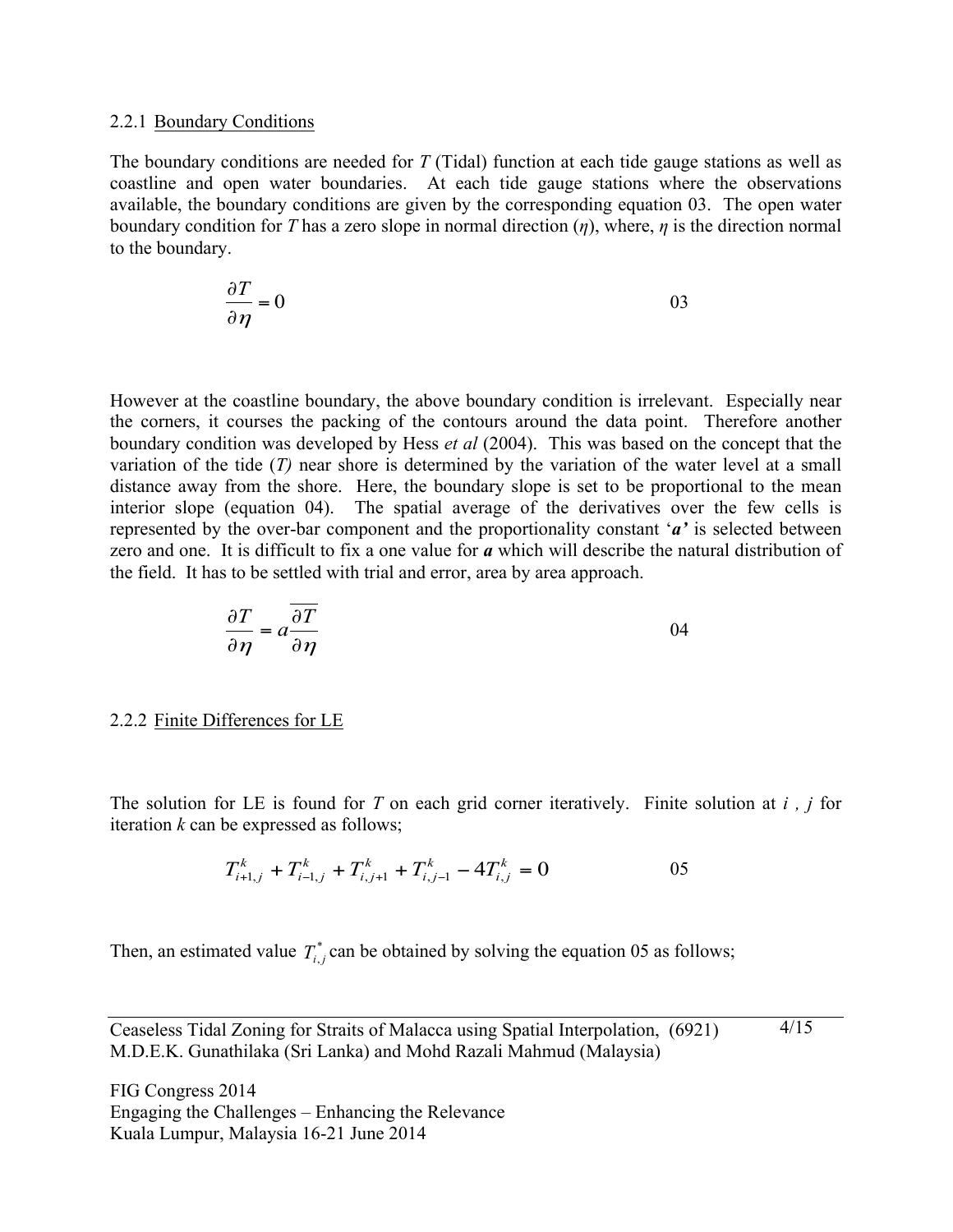$$
T_{i,j}^* = \frac{1}{4} \Big[ T_{i+1,j}^k + T_{i-1,j}^k + T_{i,j+1}^k + T_{i,j-1}^k \Big] \tag{06}
$$

This  $T^*$  is an intermediated solution. In this way, the large numbers of equations are solved simultaneously. Since, there are many equations to be solved with lesser number of knowns; an iterative solution approach was used. The greatest advantage of this approach is, there is no need of large matrices for storing intermediate computations. In this process, the relative error is computed at each iteration and checked against a user defined tolerance (*e*). The array *T* is iterated until the following convergence criterion is met in accordance with the equation 07. Hess (2002) has obtained good results for  $e = 5 \times 10^{-5}$ . This final numerical solution and convergence are sensitive to the boundary conditions (Hess & Gill, 2003).

$$
\max \left| T_{i,j}^{k+1} - T_{i,j}^k \right| \le e \tag{07}
$$

Usually, the iterative computation processes take long time to converge. Therefore, successive relaxation (SR) technique was used to accelerate the convergence (equation 08). In SR, intermediate solution  $T^{k+l}$ <sub>*i,j*</sub> is a weighted combination of the intermediate iteration  $T^*$ <sup>*i*</sup><sub>*ij*</sub> and the previous value  $T^k_{i,j}$ , where '*r*' is chosen between 1 and 2 after doing simulation with test basins by comparing the number of iterations taken with different values of *r.*

$$
T_{i,j}^{k+1} = rT_{i,j}^* + (1-r)T_{i,j}^k
$$
 08

#### **2.3 Satellite Altimetric Sea Surface Heights**

Satellite altimeter is a space observing technique to measure the height between the satellite and the earth or sea surface. It is achieved via two-way travel time of a radar wave transmitted from the altimeter antenna and the reflected by the surface. These data being used in geodesy and geophysics in determination of the Earth's size and shape, Earth's gravity field analysis, bathymetric studies, tectonic plate movements, etc (Fu and Cazenave, 2001). One of the main application of the altimetry is the oceanography. Ocean surface effects like tides, currents, ocean circulation, sea level rise, etc were studied and modelled over the years.

The exact position of the altimeter is measured or monitored relative to the references ellipsoid (WGS84). In addition to that, any interference that occurred during the signal path must be known and corrected. Water vapour, ionized particles in the atmosphere and sea state are some

Ceaseless Tidal Zoning for Straits of Malacca using Spatial Interpolation, (6921) M.D.E.K. Gunathilaka (Sri Lanka) and Mohd Razali Mahmud (Malaysia) 5/15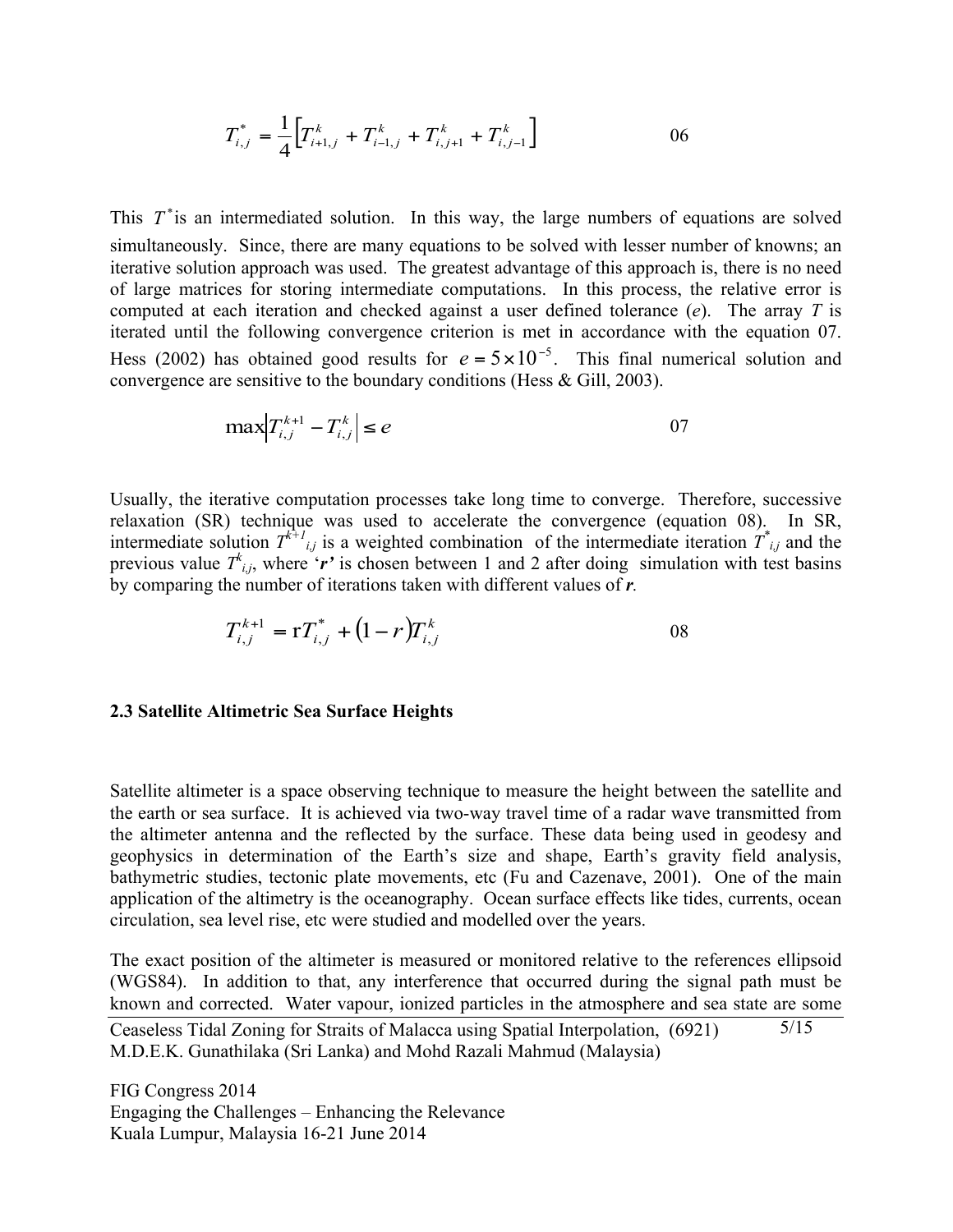of the main factors that effect the signal interference. Nevertheless, most of the influences can be corrected during the data processing. Hence, altimetric data processing requires a lot of information before being able to use the data for applications (Scharroo 2011; Fu and Cazenave, 2001).

# **3. AIM**

The greatest defect in tidal zoning is the discontinuity of the computed tides between the zones (Tronvig and Gill, 2001). Therefore the aim of this paper was to develop an application to provide ceaseless tidal zoning (CTZ) technique that can provide smooth continuous tidal predictions throughout the entire region.

# **4. CEASELESS TIDAL ZONING (CTZ)**

## **4.1 Spatial Interpolation**

The boundary condition factor '*a*' and relaxation coefficient '*r*' must be settled in order to solve the LE appropriately. First of all, *a* value was determined by simulating different test basins with different boundary configurations by adopting different values for *a*. It was slowly increased in 0.1 steps between 0 and 1 and the resulted field contours were examined and the corresponding *a* value was chosen accordingly. The first block was a simple 20x25 grid with two known stations at the diagonal having values 20 and 100 at the top left and bottom right corners. This same block was simulated for different boundary configurations. Next block was also a square shaped block with a larger grid (30x40) having three known stations. The third block is a 'L' shaped 30x40 grid which is also having the same station configurations. Final block was also a 30x40 grid having an irregular land grid with same three stations. This was designed to simulate the irregular coastal features as it is in the real coastal region. Then, a real data test was carried out for Straits of Malacca using the Lowest Astronomical Tide (LAT) datum levels to validate the results by comparing the computed vs. known datum levels at the check tide gauge stations.

The relaxation coefficient *r* decides the number of iterations taken to converge the final results. The convergence factor (*e*)  $10^{-5}$  was used in all the cases. The *r* value was slowly increased by 0.1 steps between 1 and 2 for each test block as in the above and the total number of iterations was compared in each configuration. Finally, a value was chosen corresponding to the least number of iterations for the *r*.

Ceaseless Tidal Zoning for Straits of Malacca using Spatial Interpolation, (6921) M.D.E.K. Gunathilaka (Sri Lanka) and Mohd Razali Mahmud (Malaysia)

6/15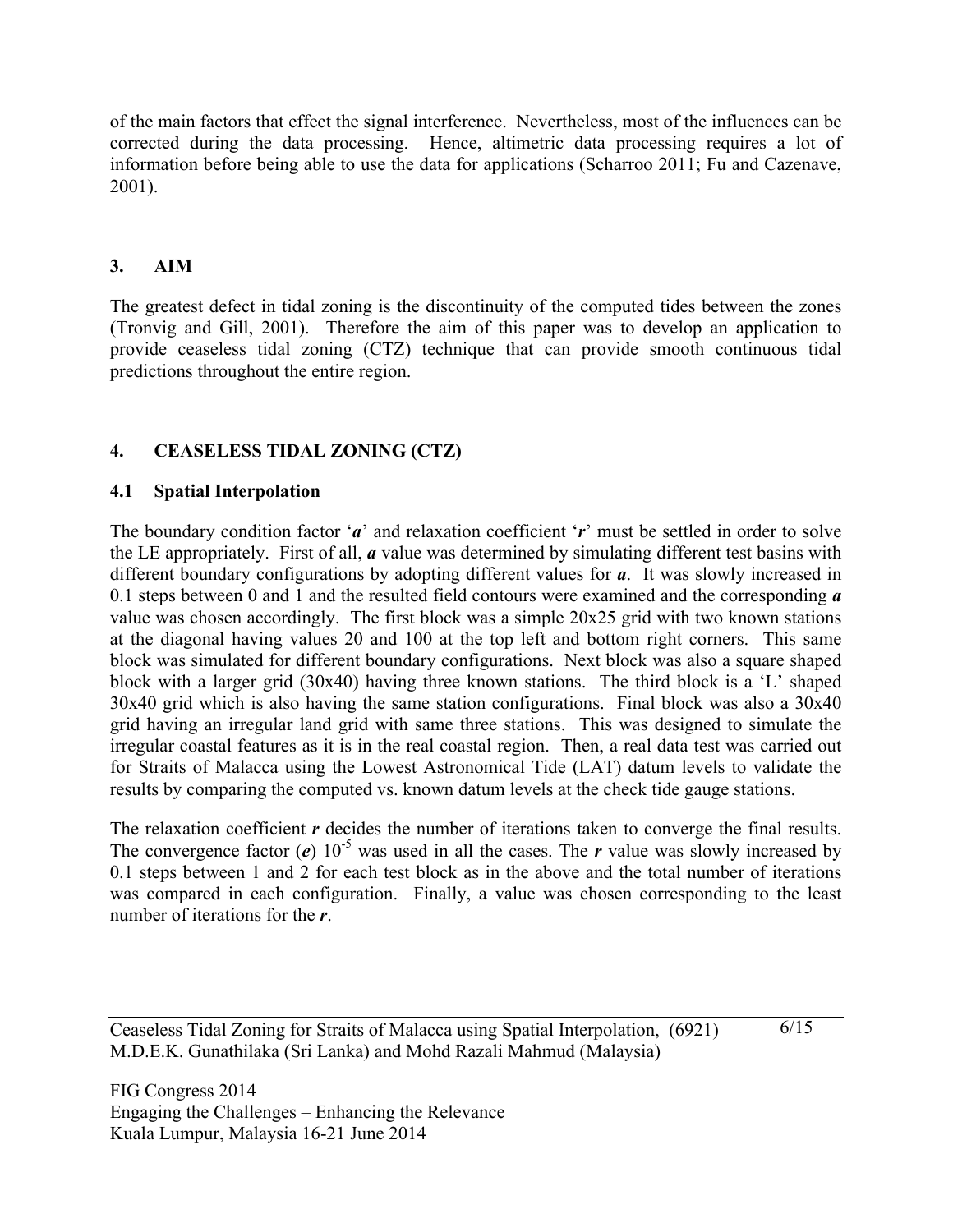### **4.2 CTZ development**

Numerical girding of the area was created using a digital chart as the base map. Cell size of  $0.1<sup>0</sup>$ was chosen in order to retain the original coastal features in the area. Thereafter, all the cells were separated in to land, water and coastline boundary cells. Then, all the land cells were given null values in order to reject them from further computation since tide is irrelevant on land. The coastline boundary cells were separately used in application of the appropriate boundary conditions. Total of 53x74 gridded mesh was generated to cover the Straits of Malacca region. All together 20 tidal stations (historical & currently running) were chosen along the both edges of the strait. The data was obtained with the collaboration of Department of Surveying and Mapping Malaysia (JUPEM), Royal Malaysian Navy (RMN) and the National Coordinating Agency for Surveys and Mapping Indonesia (Bakosurtanal) for the year 2009. Pinang, Lumut, Port Klang, Tanjung Keling, Kukup, Lhokseumawe, Belawan Channel, Tanjung Tiram, Tanjung Sinaboi and Tanjung Parit were used as known stations. Tanjung Dawai, Pulau Rimau, Bagan Datuk, One Fathom Bank, Port Dickson, Batu Pahat, Pulau Pisang, Brothers Light House, Tanjung Medang and Langsa Bay were chosen as the check stations (Figure 01) to validate the near shore results.



**Figure 01** Selected Tidal Stations at the Strait of Malacca (Known stations shown by a black square and check stations by black dot)

Ceaseless Tidal Zoning for Straits of Malacca using Spatial Interpolation, (6921) M.D.E.K. Gunathilaka (Sri Lanka) and Mohd Razali Mahmud (Malaysia) 7/15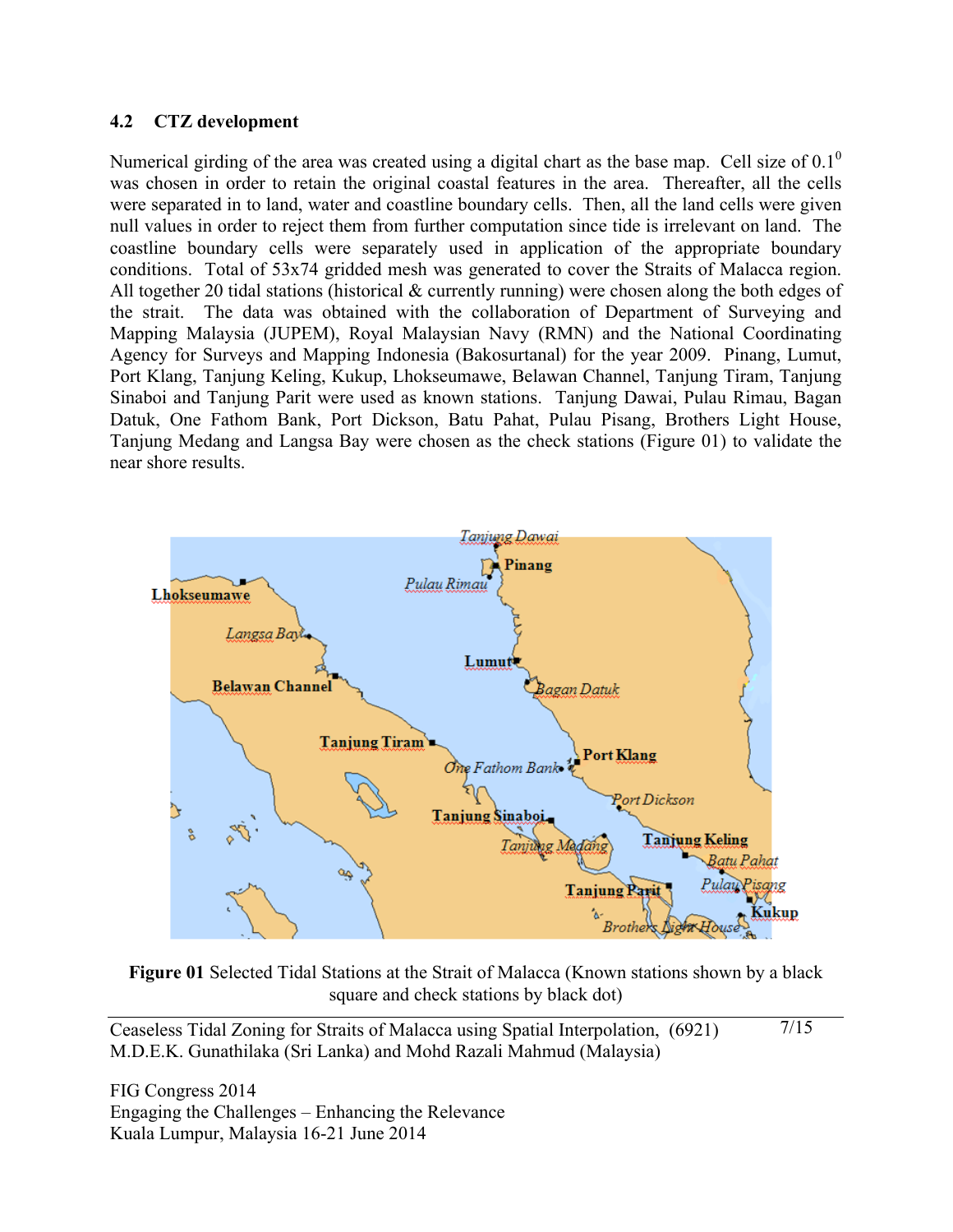## **4.3 Computation of Satellite Altimetric SSH with Tidal Signature**

The satellite altimetric data was derived for the range of between  $1^{\circ}$  N  $\leq$  Latitude  $\geq$  6°N and 96°  $E \leq$  Longitude  $\geq$  104°E covering the Malacca Straits region from the Jason-2 satellite for the year 2009. The sea surface height (SSH) data have been corrected for orbital altitude, altimeter range corrected for instrument, sea state bias, ionospheric delay, dry and wet tropospheric corrections, electromagnetic bias and inverse barometer corrections. These corrections were done by applying specific models for each correction in RADS. However, in this study, the tidal signiture must be preserved in the altimetric data in order to compare with the computed tidal values from the modelling in offshore areas. Therefore, the altimetric data was processed with out selecting any models for ocean and load tide.

When the altimetric satellite passes over the track, a series of SSH measurements are taken in a single footprint. However, a single value is needed in the final comparison with the modelled tide, corresponding to the cell size in the tidal modelling application. Because of that, a similar type of cell layer structure was generated using Sounding Grid Utility (SGU) tool in QINSy hydrographic software.



# **5. EVALUATION OF THE CTZ**

**Figure 02.** '*a*' value test results

Ceaseless Tidal Zoning for Straits of Malacca using Spatial Interpolation, (6921) M.D.E.K. Gunathilaka (Sri Lanka) and Mohd Razali Mahmud (Malaysia) 8/15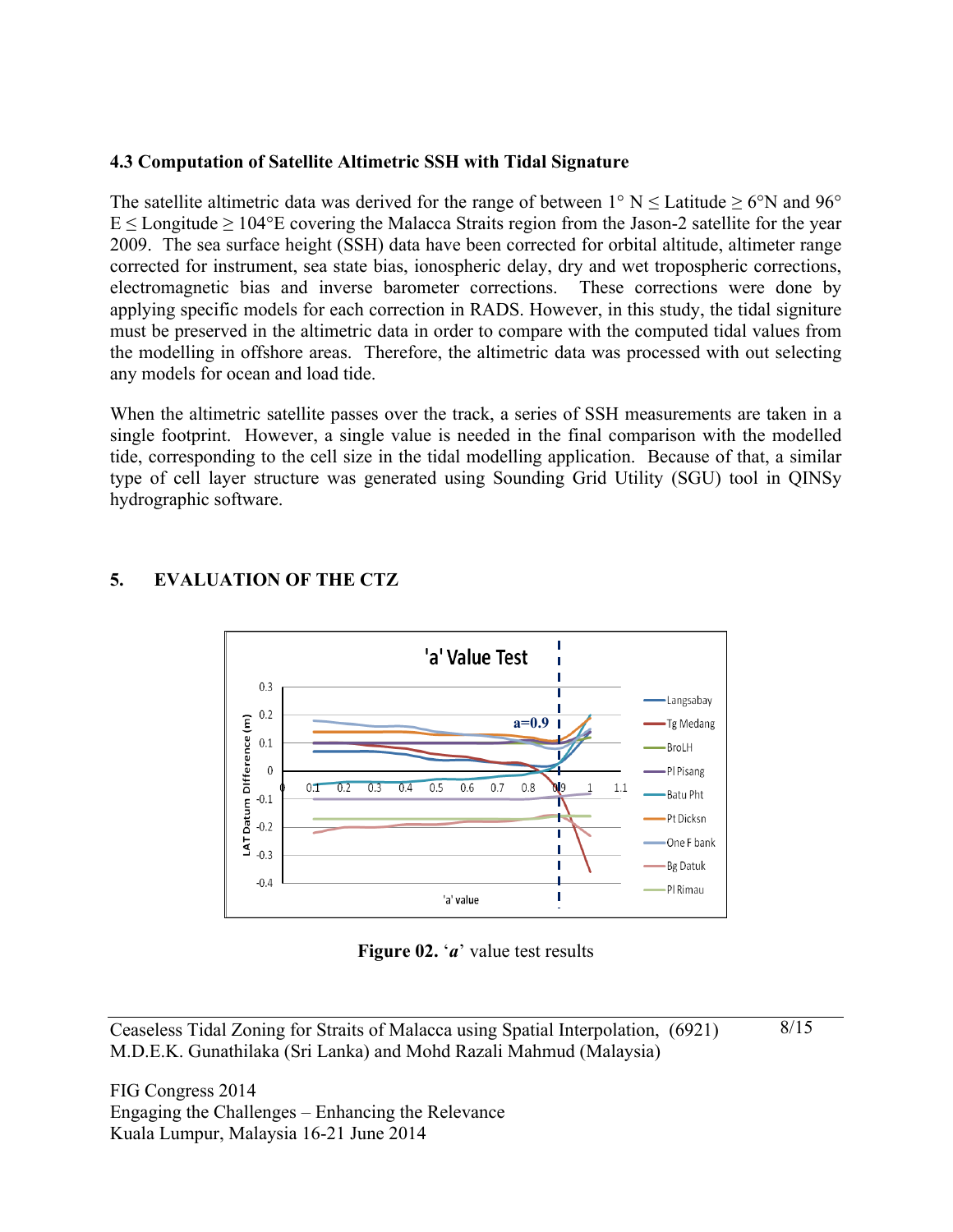As the '*a*' value gradually increased, the LAT datum difference between the published (known) and the computed with spatial interpolation is decreasing and after passing the value 0.9, the difference is increasing again (Figure 02). Therefore value 0.9 is chosen for boundary condition factor (*a*) for coastline, as it gave the least datum differences at the check station. In addition to that, this value has given the least number of iterations as well. Where as in the simulated test basins, contours became straighter evenly distributed and do not make packing of contours near the stations as the value *a* reaches 0.9 (Figure 03). This is similar to the realistic tidal hydrodynamic. Therefore, value 0.9 is chosen as the most realistic value for all the coastal boundaries.



**Figure 03** Simulation results with different test blocks having '*a*'=0.9

During the relaxation parameter (*r*) test case, it was noted that the overall contour pattern is not effected by the relaxation parameter. However, the total number of iterations rapidly decreased with the increasing *r* and again begins to jump up after passing the value around 1.6 (Figure 04). Hence, 1.62 is chosen as the optimal value for *r*.

Ceaseless Tidal Zoning for Straits of Malacca using Spatial Interpolation, (6921) M.D.E.K. Gunathilaka (Sri Lanka) and Mohd Razali Mahmud (Malaysia)

9/15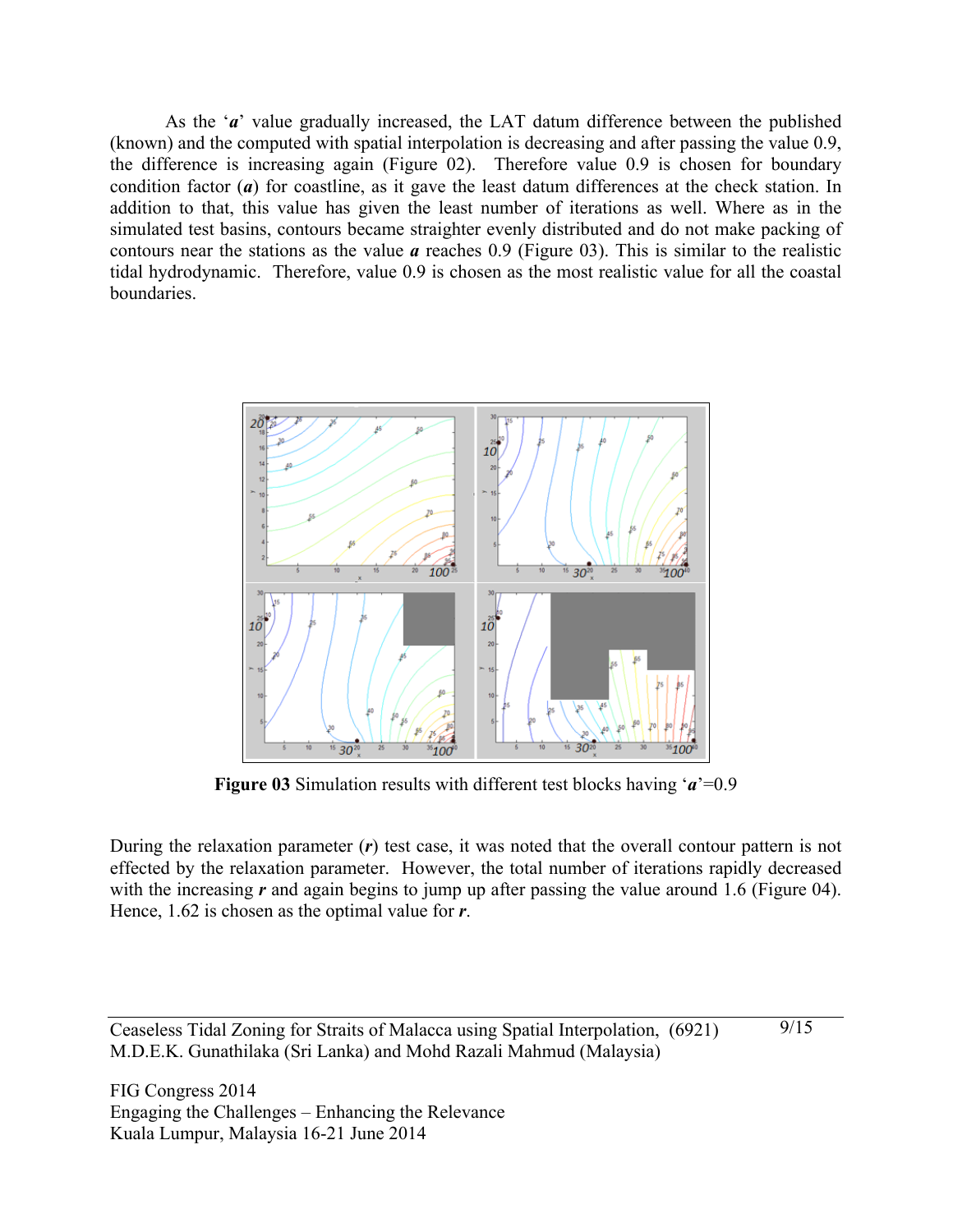

**Figure 04** '*r*' value test results

The hourly CTZ results at the check stations were compared against the corresponding values from the tide tables for the month of January 2009. Then, to quantify the results, correlation coefficient and standard deviations were compared at each tidal station (Table 01). All the standard deviations were around 0.1m and the correlation coefficients  $(R^2)$  were one (Table 01) at all the stations. An example correlation graph for the station Langsabay is shown in Figure 05.

| <b>Station</b>         | Correlation $(R^2)$ | Std(m) |
|------------------------|---------------------|--------|
| Lhokseumawe            | 1                   | 0.15   |
| Langsa Bay             |                     | 0.10   |
| Pulau Rimau            | 1                   | 0.09   |
| Tanjung Dawai          | 1                   | 0.09   |
| Lumut                  | $\mathbf{1}$        | 0.14   |
| <b>Bagan Datuk</b>     | $\mathbf{1}$        | 0.13   |
| <b>One Fathom Bank</b> | 1                   | 0.10   |
| <b>Belawan Channel</b> | 1                   | 0.14   |

| Table 01: CTZ vs. Tide Table |
|------------------------------|
|------------------------------|

Ceaseless Tidal Zoning for Straits of Malacca using Spatial Interpolation, (6921) M.D.E.K. Gunathilaka (Sri Lanka) and Mohd Razali Mahmud (Malaysia) 10/15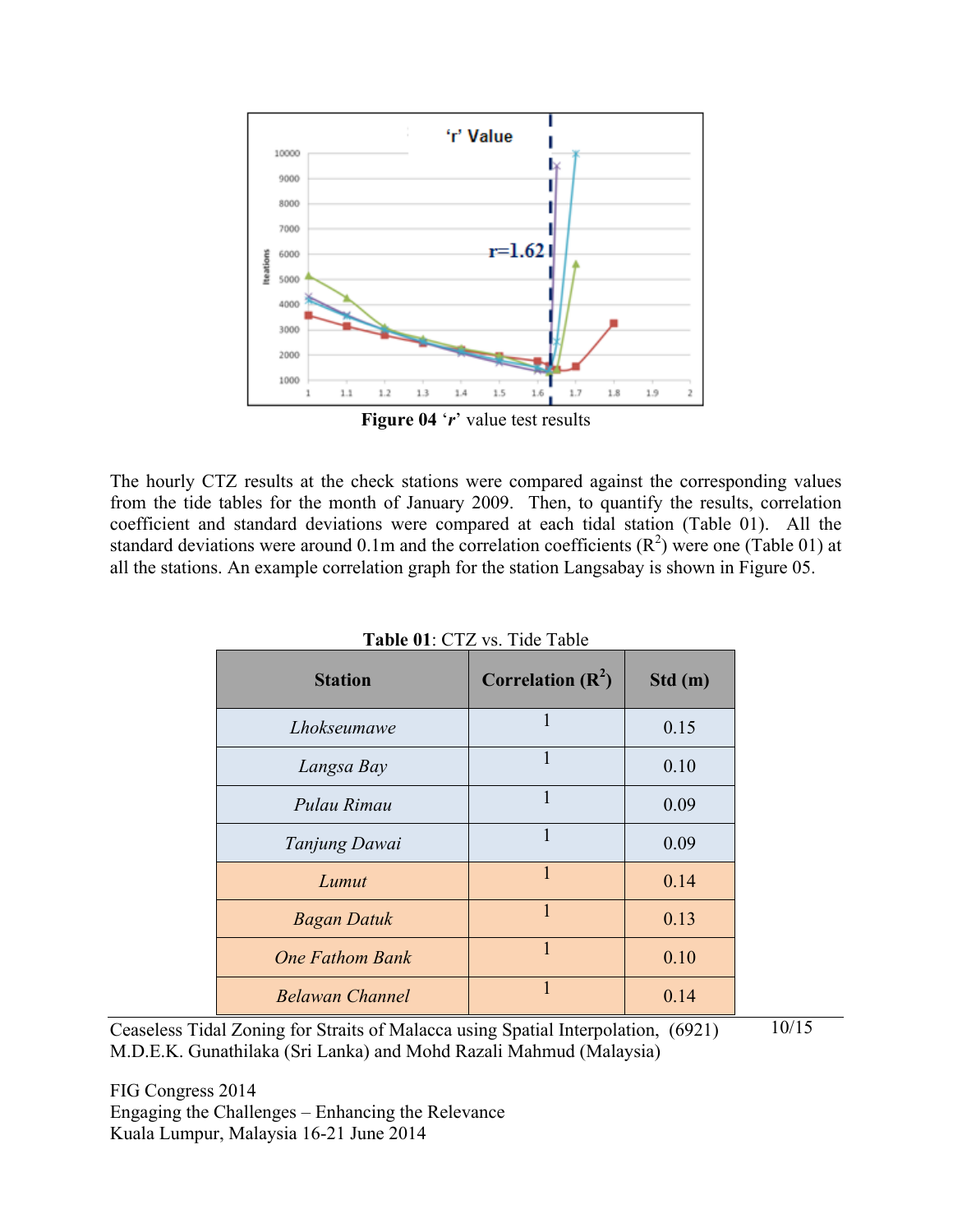| Tanjung Tiram               | 1 | 0.15 |
|-----------------------------|---|------|
| Tanjung Senaboi             | 1 | 0.13 |
| Tanjung Medang              |   | 0.12 |
| <b>Tanjung Parit</b>        | 1 | 0.13 |
| <b>Port Dickson</b>         | 1 | 0.16 |
| <b>Brothers Light house</b> |   | 0.09 |
| <b>Batu Pahat</b>           |   | 0.15 |
| Pulau Pisang                |   | 0.10 |



**Figure 05** Corelation between CTZ vs. Tidal Table data – Langsabay

To examine the accuracy of the CTZ in the offshore, a correlation test was carried out along the Jason-2 altimetric measurement tracks for the month of January 2009 at the Straits of Malacca (Figures 06). The data sets are highly correlated as the correlation coefficients are over 0.8.

Ceaseless Tidal Zoning for Straits of Malacca using Spatial Interpolation, (6921) M.D.E.K. Gunathilaka (Sri Lanka) and Mohd Razali Mahmud (Malaysia) 11/15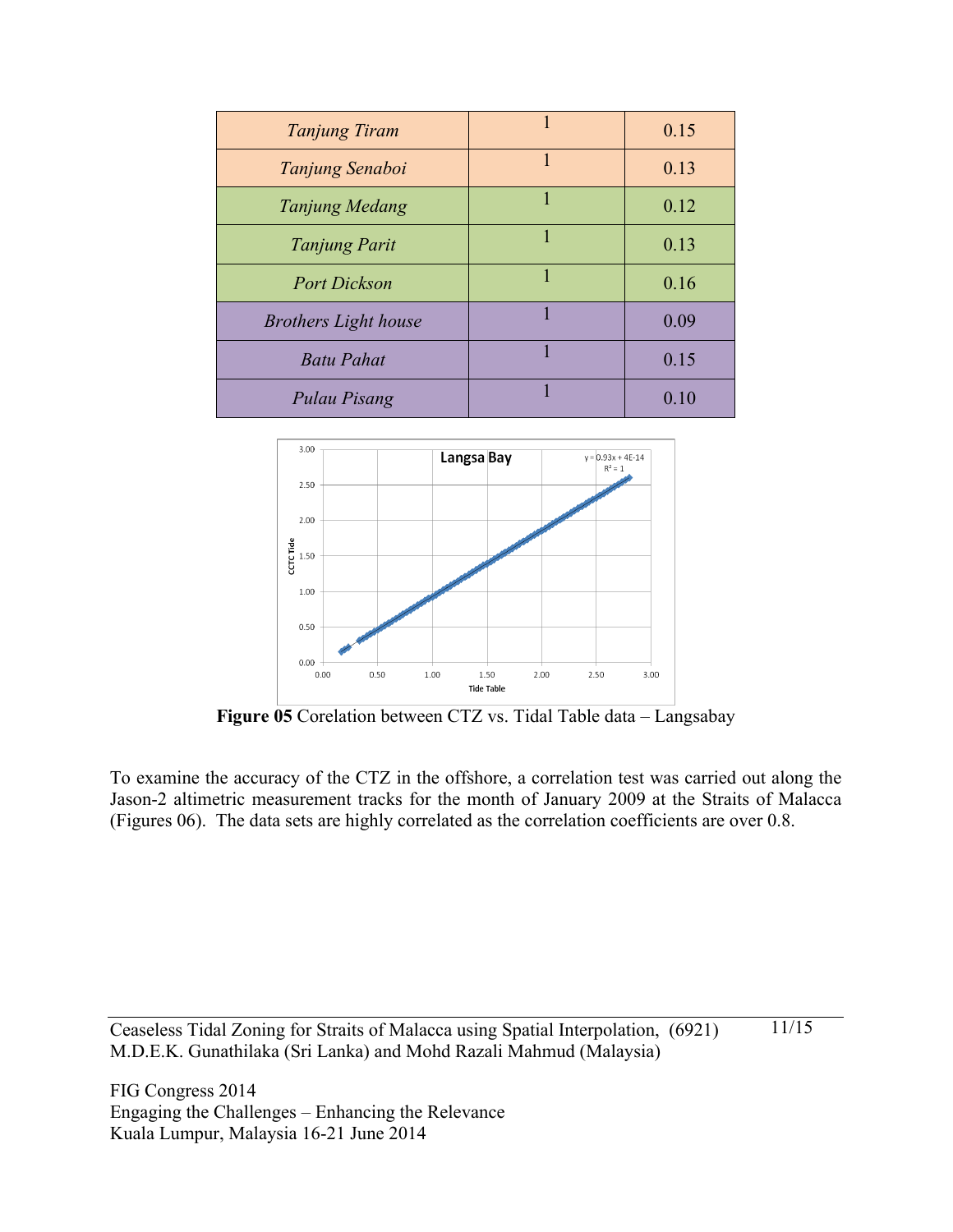

**Figure 06** Correlation comparisons with CTZ vs. altimetric tides for Jason2 - January 2009

Finally, a tidal profile was generated using the CTZ across the entire Straits and shown in the Figure 07. The limits of the four tidal zones are also marked along with the tidal profile. The shifts of the values are minimum and provide smooth results all across the region.



Ceaseless Tidal Zoning for Straits of Malacca using Spatial Interpolation, (6921) M.D.E.K. Gunathilaka (Sri Lanka) and Mohd Razali Mahmud (Malaysia) 12/15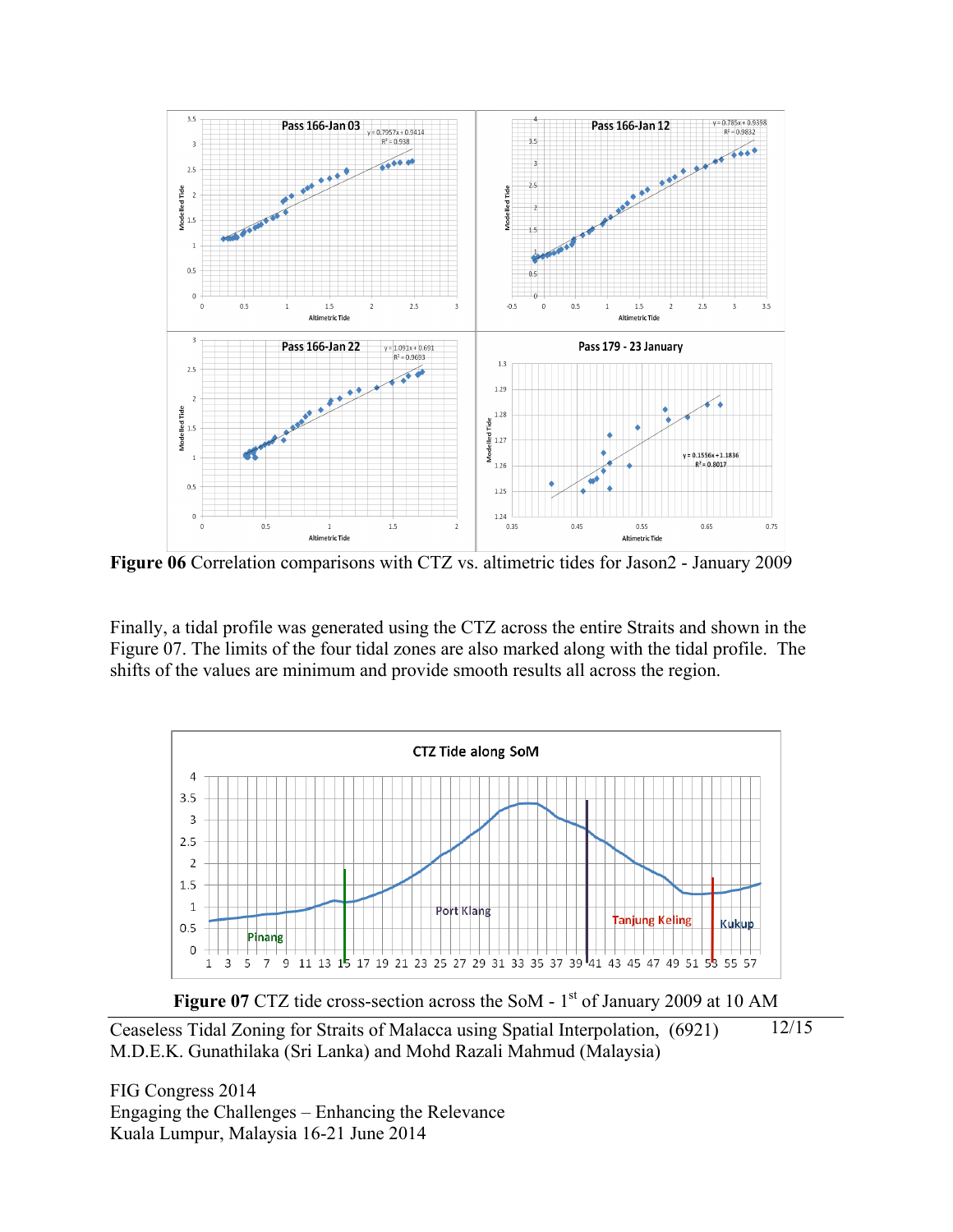### **6. CONCLUSION**

The greatest challenge was to find the boundary condition factor at the coast line such that to regenerate the natural tidal interaction at the coast. With the simulated test blocks and real data modelling, value 0.9 is determined as the most appropriate value for the coastline boundary. Here, the generated contours are much straighter, parallel and they meet the shore perpendicularly. This was further proved during the real data test results. The computed datum values and the published values at the check tidal stations are matching well when  $a=0.9$ . Usually, the iterative convergence processes taking longer time to produce results. Therefore, successive relaxation technique was applied to accelerate the convergence process. This will skip some intermediate iterations as the weighted solution is greater than the previous iteration. The weighting was done with the help of a relaxation coefficient  $(r)$  and the optimum value for  $r$  is obtained as 1.62 during the simulating process.

Ceaseless Tidal Zoning (CTZ) concept was developed by combining the conventional co-tidal charts and tidal zoning. Co-tidal chart has the disadvantage of using in the complex tidal regimes where the tidal pattern is irregular. Nevertheless, the tidal zoning can successfully address the complexity of the tides, there is always a discontinuity when crossings from one zone to the other. The CTZ has the advantage of addressing both these issues much effectively because it is a cell-based approach than area-based. The CTZ results showed 1 to 1 correlation  $(R^2=1)$  with the predicted tide at all the tidal stations and the standard deviations were around 0.1m at most of these stations. In the offshore areas, the comparison with the altimetry data has shown over 0.8 correlation along the satellite path. Finally, this approach provides spatially smooth results in the entire region.

## *References.*

Ardalan, A. A., and Farahani, H. H. (2007). *A harmonic approach to global ocean tide analysis based on TOPEX/Poseidon satellite*. Journal of Marine Geophysical Researches, Springer Netherlands. Vol 28, pp235-255, September 2007.

Benada, J. R. (1997. *TOPEX/Poseidon MGDR Generation B User's handbook (D-11007)*. Version 2, Jet Propulsion Laboratory, July 1997.

David, P. (1980). *Co-Tidal Charts for the Southern North Sea*. Journal of Ocean Dynamics, SpringerLink, Vol 33, Issue 2, pp.68-81, March 1980.

Forrester, W. D. (1983). *Canadian Tidal Manual*. Department of Fisheries and Oceans, Ottawa Canada, 1983.

Ceaseless Tidal Zoning for Straits of Malacca using Spatial Interpolation, (6921) M.D.E.K. Gunathilaka (Sri Lanka) and Mohd Razali Mahmud (Malaysia) 13/15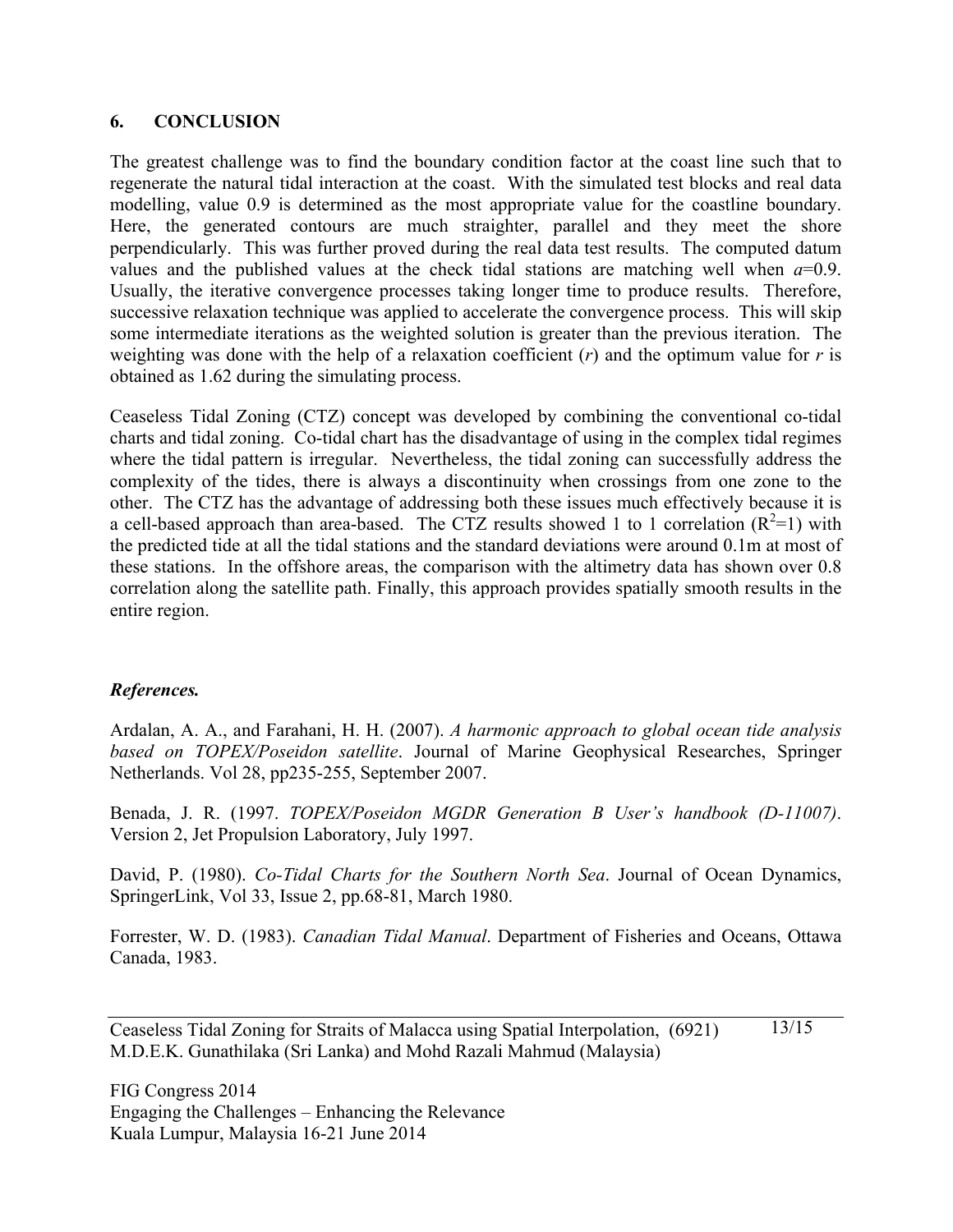Fu L.L. and Cazenave A., (2001). *Satellite altimetry and Earth Sciences: A Handbook of Techniques and Applications*, International Geophysics Series, Vol 69, Academic Press, San diago, California. 463

Hess, K. W. (2002). *Spatial interpolation of tidal data in irregularly-shaped coastal regions by numerical solution of Laplace's equation*. Estuarine, Coastal and Shelf Science, Vol 54, Issue 2, 175-192.

Hess, K. W. and Gill, S. K. (2003). Puget Sound Tidal Datums by Spatial Interpolation. Proceedings, *5th Conference on Coastal Atmospheric and Ocean Prediction and Process.* American Metrological Society, Seattle. August 6-8, 2003.

Hess, K. W., Schmalz, R., Zervas, C. and Collier, W. (2004). *Tidal Constituent and Residual Interpolation (TCARI): A new method for the tidal correction of bathymetric data*. NOAA Technical Report - NOS CS 4, USA. June 2004.

Hicks, S. D. (2006). *Understanding Tides*. U.S. Department of Commerce, NOAA, National Ocean Service. December 2006.

Ingham, A. E. and Abbott, V. J. (1993). *Hydrography for the Surveyor and Engineer*. 3<sup>rd</sup> Sub Edn, Wiley and Back-well. January 1993.

Pawlowski, R., Brooks, P. D. and Oswald, J. L. (2002). Emerging Survey Technologies for Alaska's Coastal Zone. *Proceedings, 11th Conference of American Society of Civil Engineers,* 2002.

Pugh, D. T. (1996). *Tides, Surges and Mean Sea level*. John Wiley and Son Ltd, New York, USA 1996.

Scharroo, R., (2011). *RADS User Manual and Format Specification*, Delft Institute of Earth-Oriented Space Research and NOAA, Version 3.1. 10<sup>th</sup> December 2011.

Smith, A. J. E., Ambrosious, B. A. C. and Wakker, K. F. (2000). *Ocean tides from T/P, ERS-1 and GEOSAT altimetry*. Journal of Geodesy, Springer Berlin, Vol 74, 399-413, 2000.

Tronvig, K. A. and Gill, S. K. (2001). Complexities of Tidal Zoning for Key West, FL. *Proceedings: U.S. Hydrographic Conference,* The Hydrographic Society of America, Norfolk, VA. 2001.

UKHO (1969). *Admiralty Manual of Hydrographic Surveying Vol-2*. The Hydrographer of the navy, Taunton, Somerset. 1969.

Ceaseless Tidal Zoning for Straits of Malacca using Spatial Interpolation, (6921) M.D.E.K. Gunathilaka (Sri Lanka) and Mohd Razali Mahmud (Malaysia) 14/15